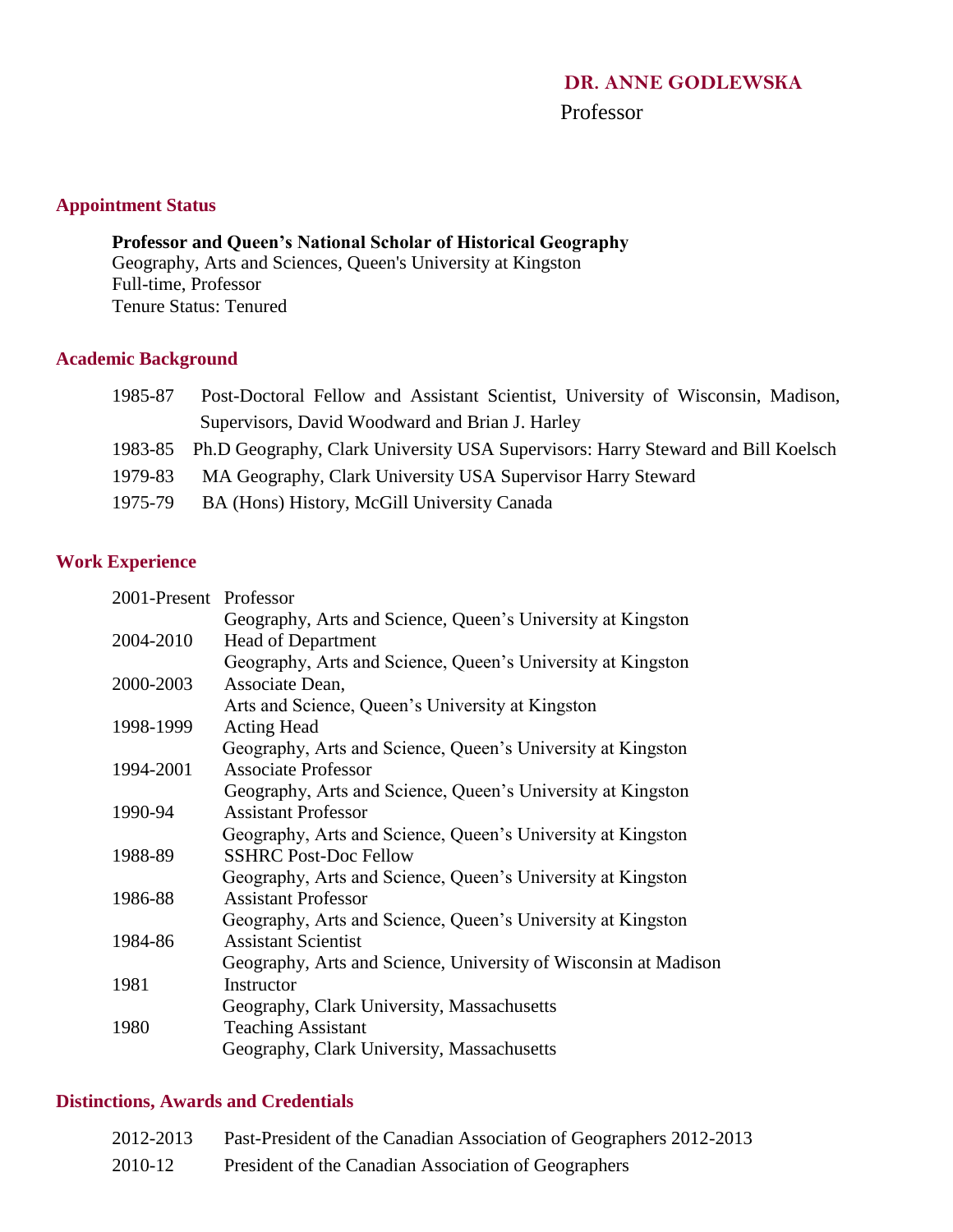# Professor

| 2009-10   | Vice-President of the Canadian Association of Geographers                            |  |  |  |  |  |  |
|-----------|--------------------------------------------------------------------------------------|--|--|--|--|--|--|
| 2015-2020 | Awarded Researcher, Social Sciences and Humanities Research Council                  |  |  |  |  |  |  |
|           | (SSHRC) of Canada                                                                    |  |  |  |  |  |  |
| 2013      | Queen's University Charles A. Baillie Award for teaching Innovation                  |  |  |  |  |  |  |
| 1995,     |                                                                                      |  |  |  |  |  |  |
| 2012,     |                                                                                      |  |  |  |  |  |  |
| 2013      | Nominated for the Frank Knox Teaching Award by the Queen's University Alma           |  |  |  |  |  |  |
|           | Mater Society for undergraduate courses taught at the $4th$ year, and the first year |  |  |  |  |  |  |

# **Professional Memberships**

| <b>Canadian Association of Geographers</b> | ca. 1990-present |
|--------------------------------------------|------------------|
| <b>American Association of Geographers</b> | ca. 1986-present |
| Canadian Cartographic Society              | ca. 1986-90      |
| Imago Mundi                                | ca. 1986-90      |

# **Undergraduate Teaching and Course Development**

| <b>Term</b> | <b>Course</b>                  | Role                | <b>Course name</b>                     |
|-------------|--------------------------------|---------------------|----------------------------------------|
| Winter      | Gphy 101                       | Designer/Instructor | Human Geog., Active Learning Online    |
| Winter      | Gphy 101                       | Designer/Instructor | Human Geog., Active Learning In Person |
| Winter      | Gphy 101                       | Designer/Instructor | Human Geog., Blended Learning          |
| Fall        | Gphy 101                       | Designer/Instructor | Human Geog., Blended Learning          |
| Fall        | GPHY 101 - 1-6                 | Designer/Instructor | Human Geog., Blended Learning          |
| Winter      | Gphy $101$ A+B                 | Designer/Instructor | Human Geog., Blended Learning          |
| F/W         | <b>GPHY 595</b>                | Designer/Instructor | <b>Undegraduate Thesis Course</b>      |
| Winter      | <b>GPHY 101</b>                | Designer/Instructor | Human Geography, Blended Learning      |
| Winter      | <b>GPHY 325</b>                | Designer/Instructor | The Map and Society                    |
| Fall        | <b>GPHY 401</b>                | Designer/Instructor | The Geographies of Education           |
| F/W         | <b>GPHY 503</b>                | Designer/Instructor | Undegraduate Thesis Course             |
| F/W         | <b>GPHY 501</b>                | Designer/Instructor | <b>Undegraduate Thesis Course</b>      |
| Winter      | <b>GPHY 351</b>                | Designer/Instructor | Aboriginal Geographies                 |
| Winter      | <b>GPHY 501</b>                | Designer/Instructor | <b>Undegraduate Thesis Course</b>      |
| Fall        | <b>GPHY 595</b>                | Designer/Instructor | Undegraduate Thesis Course             |
| Winter      | <b>GPHY 595</b>                | Designer/Instructor | <b>Undegraduate Thesis Course</b>      |
| Summer      | GPHY 250 (1/12 <sup>th</sup> ) | Designer/Instructor | Geography of Canada                    |
|             |                                |                     |                                        |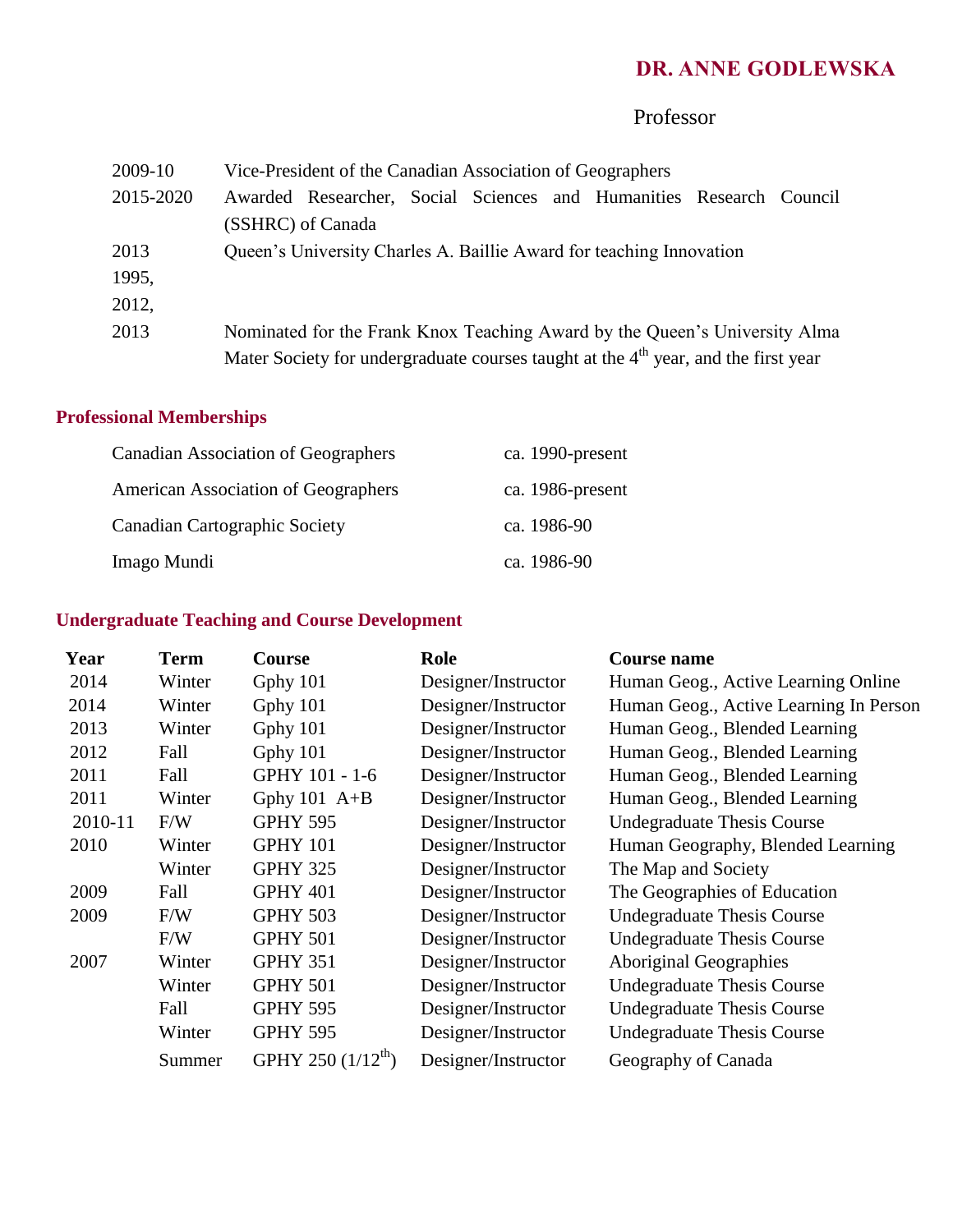Professor

| 2008-2009            | Weima, Yolanda. Bachelor's (Completed), Queen's University                             |
|----------------------|----------------------------------------------------------------------------------------|
| Principal Supervisor | Thesis/Project Title: The Algonquin in Algonquin Park                                  |
| 2009-2010            | Schaefli, Laura. Bachelor's (Completed), Queen's University                            |
| Principal Supervisor | Transgressing Time, Place, Gender, and the Material: The Political Voice of<br>Erdrich |
| 2010-11              | Buitenhuis, Amy. Bachelor's (Completed), Queen's University                            |
| Principal Supervisor | Thesis/Project Title: Social Exculsion in Engineering                                  |

# **Undergraduate Supervisory Experience**

# **Graduate Teaching and Course Development**

|      | 2014 Fall | Gphy 868 Instructor        | Philosophies of Place and Space               |
|------|-----------|----------------------------|-----------------------------------------------|
| 2011 | Fall      | GPHY 857 Instructor        | Professional Development Seminar in Geography |
|      |           | Winter GPHY 856 Instructor | Required Master's level Course in Geography   |
| 2008 | Fall      | GPHY 868 Instructor        | Philosophies of Place and Space               |

# **Graduate and Postdoctoral Supervision**

| Date/Role      | Student/Title                                                                                                                      |
|----------------|------------------------------------------------------------------------------------------------------------------------------------|
| 2015/9-2020/5  | Lamb, Christopher. PhD candidate                                                                                                   |
| Supervisor     | Title: TBD                                                                                                                         |
| 2013/9-2017/5  | Simard-Gagnon, Laurence. PhD candidate                                                                                             |
| Supervisor     | Title: The Geography of Caregiving in Franco-Ontarian Communities                                                                  |
| 2013/9-2015/9  | Lamb, Christopher. MA candidate                                                                                                    |
| Supervisor     | First Nations, Métis and Inuit people in the British Columbia K-10 curriculum and in<br>the strategies of teaching staff           |
| 2011/9-2016/5  | Rose, John. PhD candidate                                                                                                          |
| Supervisor     | Title: Indigenous Dispossession through Park Creation in Ontario                                                                   |
| 2012/9-2016/5  | Schaefli, Laura. PhD candidate                                                                                                     |
| Supervisor     | Title: US/Canada Haudenosaunee Border Regions                                                                                      |
| 2010/9-2014/10 | Massey, Jennifer. PhD                                                                                                              |
| Supervisor     | Title: Body image and body strategies as criteria for urban exclusion in the Stobswell<br>development in Dundee                    |
| 2010/9-2012/5  | Schaefli, Laura. MA                                                                                                                |
| Supervisor     | Title: Indigenous People and Québec Identity. Revelations from the 2007 Bouchard-Taylor<br>Commission on Reasonable Accommodation. |
| 2009/9-2012/9  | Chaput, Paul. MA                                                                                                                   |
| Supervisor     | Title: Native studies in Ontario high schools. Revitalizing Indigenous cultures in Ontario                                         |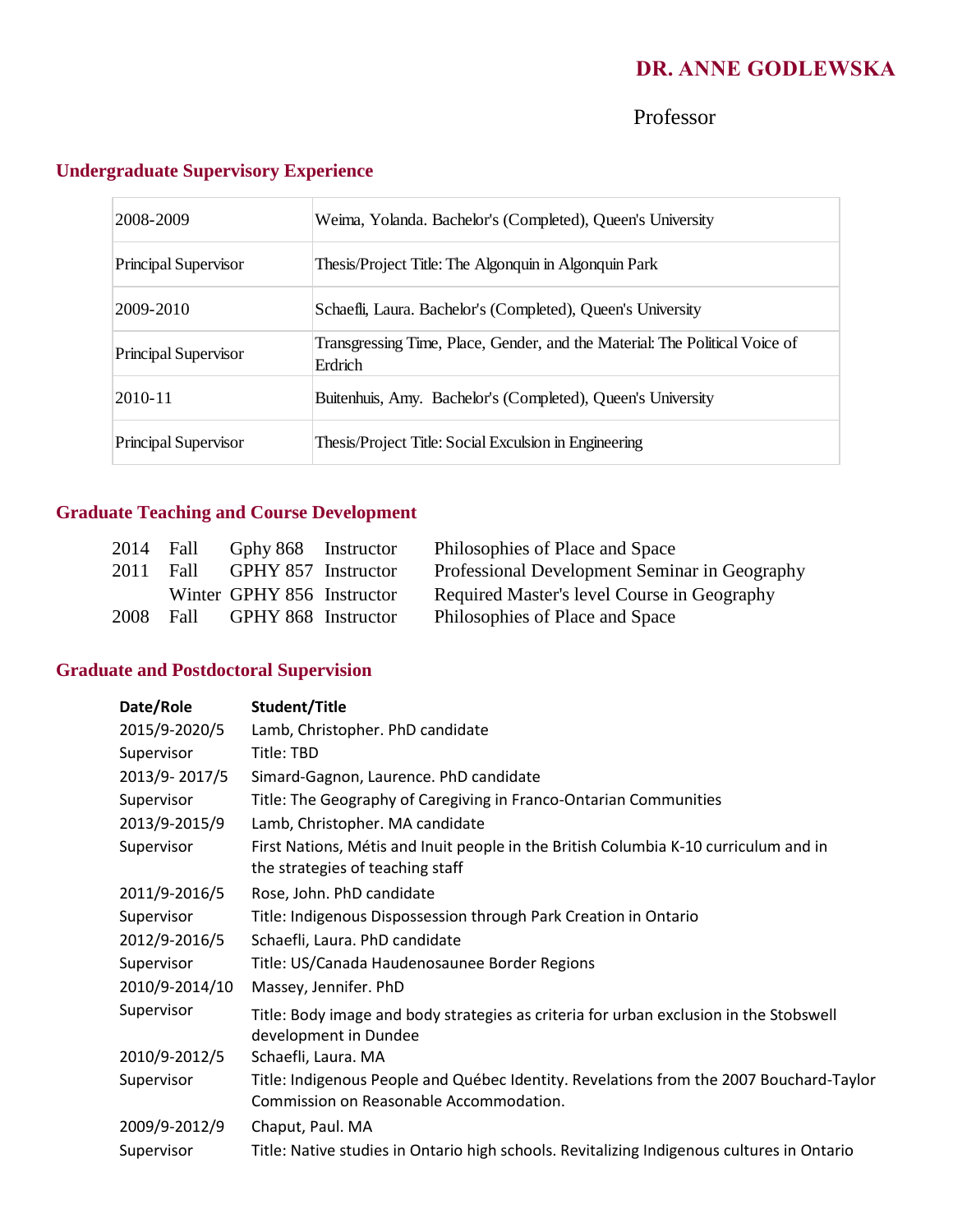## Professor

| 2005/9-2009/5 | Bednasek, C. Drew. PhD                                                               |
|---------------|--------------------------------------------------------------------------------------|
| Co-Supervisor | Title: The Colonial Geographies of Assimilation on the File Hills First Nations      |
|               | Farm Colony                                                                          |
| 2002/9-2009/5 | Letourneau, Marc. PhD                                                                |
| Supervisor    | Title: Sacred Utopias: Identity, Place, Narrative, and Modernity in New Religious    |
|               | <b>Movements</b>                                                                     |
| 2001/9-2009/5 | Grek Martin, Jason. PhD                                                              |
| Supervisor    | Title: Making Settler Space: George Dawson's Imaginative Geographies of the Canadian |
|               | West in the Late 19th Century                                                        |
| 2004/9-2007/9 | deLeeuw, Sara. PhD                                                                   |
| Supervisor    | Title: Artful Places. Creativity and Colonialism in British Columbia's "Indian"      |
|               | <b>Residential Schools</b>                                                           |

### **Membership on Graduate Examining, Supervisory & Advisory Committees**

| <b>Student Name</b>       | <b>Department</b> | <b>University</b> | Role              | <b>Years</b> |
|---------------------------|-------------------|-------------------|-------------------|--------------|
| Young, Jason              | Geography         | McGill            | External          | 2014         |
|                           |                   | Macquarie         |                   |              |
| Bilous, Rebecca           | Geography         | University        | External          | 2014         |
| Currie-Patterson, Natalie | Geography         | <b>Brock</b>      | External          | 2012         |
| Sloane Morgan, Vanessa    | Geography         | Dalhousie         | External          | 2012         |
| Catlin, Susan             | Education         | Queen's           | Internal/External | 2012         |
| Massey, Kyle              | Education         | Queen's           | Internal/External | 2011         |
| Davis, Jennifer           | Education         | Queen's           | Internal/External | 2011         |
| Cundell, Cheryl           | English           | Queen's           | Internal/External | 2009         |
| Wakejiig, John            | Education         | Queen's           | Internal/External | 2008         |

#### **Publications**

### **Books authored**

Godlewska, Anne; Hayhow, Christine; Porter, Erin; Lewis, Hannah; Reed, Paul; Manion, Jocelyn; Cheney, Brian; and Kathy Hoover. 2007. *Explore Camp: Creating Geographers.*  Published on the Canadian Association of Geographers Webpage.

#### **Books edited**

Castleden, H., Mulrennan, M. and Godlewska A. (Eds). 2012 *Community-Based Participatory Indigenous Research in Canadian Geography* Special Issue of *The Canadian Geographer*. 56, 2: 155–295. Third Editor.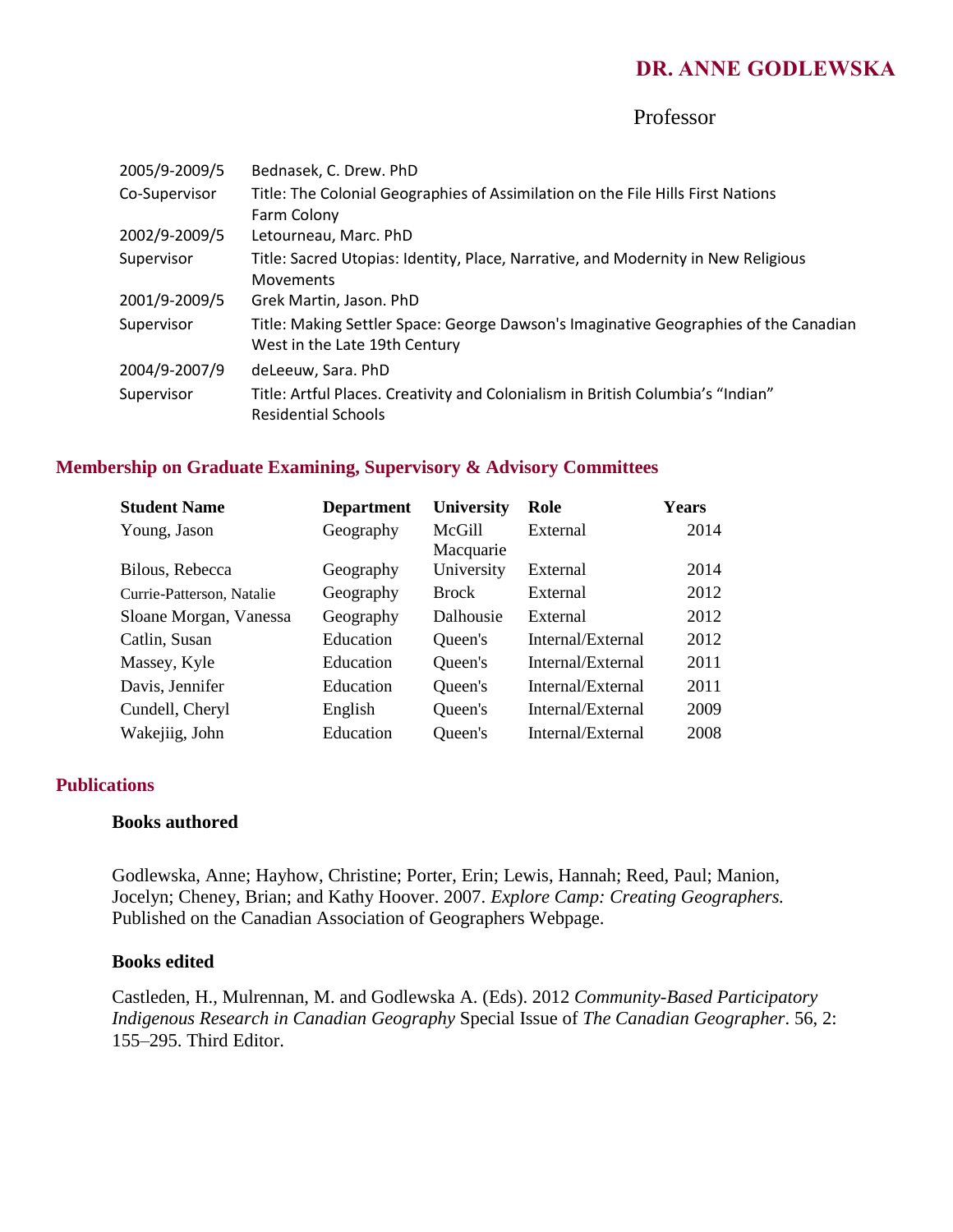# Professor

## **Chapters in Books**

Godlewska, A. 2013e "A Deeper Sense of Place: Awakening to Belonging," in Jay T. Johnson and Soren C. Larsen, editors *A Deeper Sense of Place: Stories & Journeys of Indigenous-Academic Collaboration* in review with Corvallis: Oregon State University Press, 217-231.

Godlewska, A. and Jason Grek Martin 2011. "The Map," in John Agnew and David Livingstone, *The Sage Handbook of Geographical Knowledge*, Los Angeles: Sage Publishers. Pp. 357-367

Godlewska, A. 2011. "Juxtaposing Contact Stories in Canada" in Hester Lessard, Rebecca Johnson and Jeremy Webber (eds.) *Storied Communities: Narratives of Contact and Arrival in Constituting Political Community.* Vancouver: University of British Columbia Press. Pp. 145- 167.

## **Papers in Refereed Journals**

Schaefli, L. and Godlewska, A. 2014a. Geographic Strategies of Indigenous Exclusion. Evidence from the 2007 Bouchard Taylor Commission on Reasonable Accommodation, *The Canadian Geographer/ Le Géographe canadien*. Spring / printemps 2014 Volume 58, Issue 1: 110-122.

Schaefli, L. and A. Godlewska 2014b. "Social ignorance and Indigenous exclusion: public voices in the province of Quebec, Canada." Settler Colonial Studies, DOI: 10.1080/2201473X.2013.866514.

Godlewska, A. Schaefli, L. and Chaput, P. 2013a Assimilation Through Neoliberal Education Reform, Special Issue on the Critical Geographies of Education. *The Canadian Geographer/ Le Géographe canadien*. 57, 3: 271-79. Principal author.

McCreary, T., Basu, R. and A. Godlewska. 2013b. Introduction. Critical Geographies of Education, *The Canadian Geographer*. 57, 3: 255-59. Third author.

Castleden, H., Mulrennan, M. and Godlewska, A. 2012. Community-based participatory research involving Indigenous peoples in Canadian geography: Progress? An editorial introduction *The Canadian Geographer/ Le Géographe canadien*. (pages 155–159). Third author.

Godlewska, A., Massey, Jennifer, Adjei, Jones K., and Jackie Moore, 2013c. "The Unsustainable Nature of Ignorance: Measuring Knowledge to Effect Social Change. First Results of an On-line Survey of Aboriginal Knowledge at Queen's University" *The Canadian Journal of Native Studies*. 33, 1: 65-95.

Godlewska, A. 2013d. "Dislocation Pedagogy," The Professional Geographer ("Focus Section: Learning as a Geographical Process) (August), 65, 3: 384-389.

Godlewska, Anne, Moore, Jackie and Drew Bednasek. 2010. Canadian Education in Ontario: Cultivating Ignorance of Aboriginal Existence, *The Canadian Geographer*/ *Le Géographe canadien* 54, no 4 (2010) 417-440. Principal author.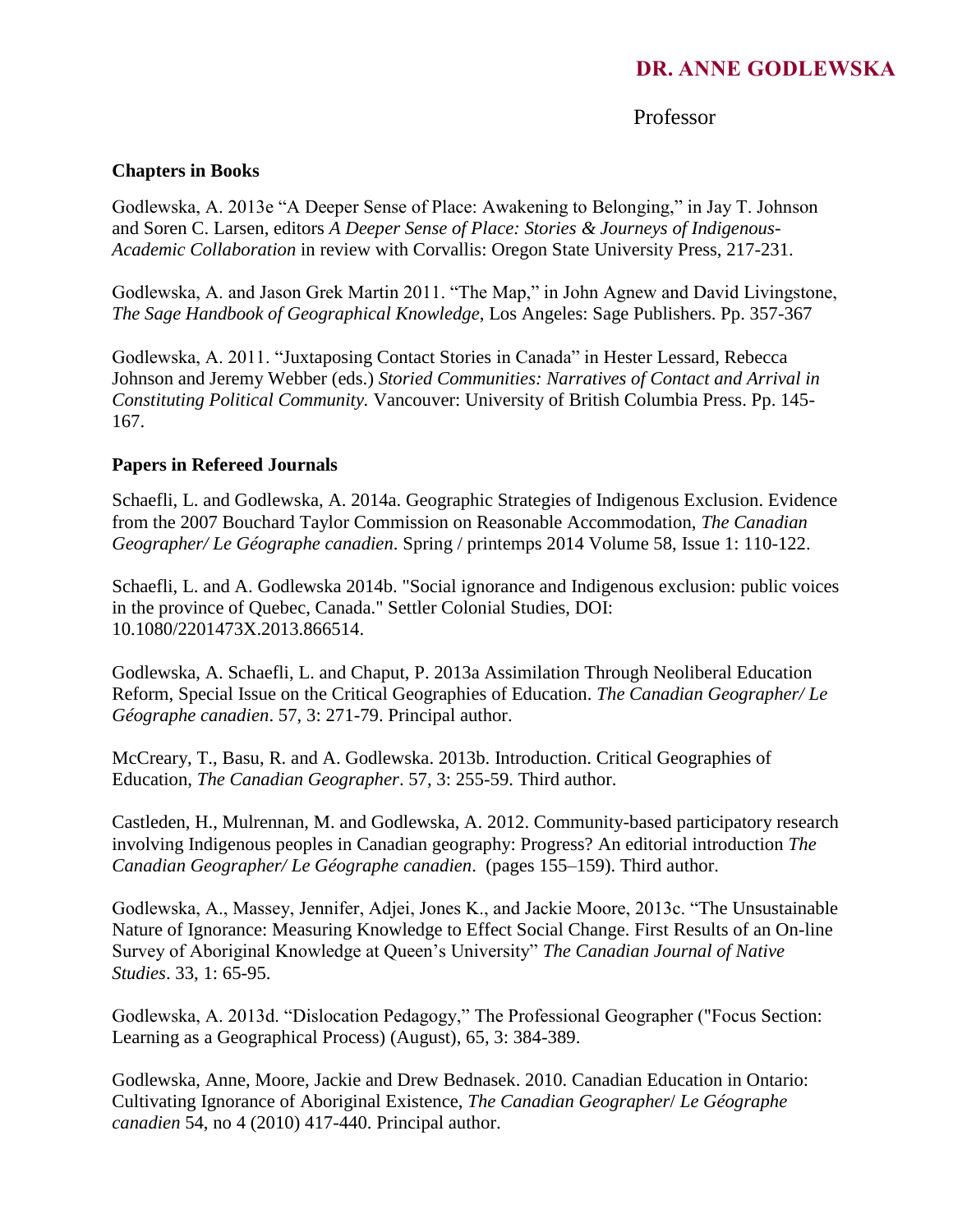## Professor

Bednasek, C Drew and Anne Godlewska. 2009. The Influence of "Betterment" Discourses on Canadian Aboriginal Peoples in the Late Nineteenth and Early Twentieth Centuries.*The Canadian Geographer* 53, 4: 444-461.

#### **Reports**

Leger, Andrew, Godlewska, Anne, Adjei, Jones, Schaefli, Laura, Whetstone, Scott, Finlay, Jessica, Roy, Ron and Massey, Jennifer. 2013. *Large First-Year Course Re-Design to Promote Student Engagement and Student Learning.* The Higher Education Quality Council of Ontario.

#### **Applied Creative, Literary and Artistic Work**

#### **Presentations**

#### **Abstracts and/or Papers Read**

Godlewska, A. and L. Schaefli Co-Designing Research in place with First Nations, Métis and Inuit Educators, Association of American Geographers, Spring 2015.

Schaefli L. and A. Godlewska, Plenary address, History of Geography. Association of American Geographers, Spring 2015.

Godlewska, A. Peer review in Geography 101. Presentation to the Blended Learning Working Group, Arts and Science, Queen's University, April 2015

Godlewska, A. Elluminate presentation to MADLAT (Manitoba Association for Distributed Learning and Training) Winnipeg 27 April 2013

Godlewska, A. Presentations to approximately 50 groups of FNMI educators 2014.

Godlewska, A. Presentation to Aboriginal education group of the Council of Ontario Universities November 2013

Godlewska, A. Approximately 30 presentations to administrators, academics and Aboriginal educators across Newfoundland and Labrador (May 2013-July 2013)

Godlewska, A. Attendance and presentation at Ministry of Education meeting on Aboriginal Education k-8 July 30 2013

Godlewska, A. Presentation on Aboriginal Awareness project at CACUSS June 18 2013

Godlewska, A. Meeting and consultations with University of Toronto, Windsor University, Wilfrid

Laurier University, Algoma University, Laurentian University, Lakehead University, Trent University,

Memorial University, University of Guelph, McMaster University, University of Carleton, Ryerson, The

University of Saskatchewan, The University of the Fraser Valley, and Queen's University on the Awareness project

Godlewska, A. CAG Past President's address: Assessing and Raising Awareness of Aboriginal People in Canada, St. John's, Newfoundland August 2013

Godlewska, A. 2012 Co-organizing four sessions at the Annual Meeting of the Association of American Geographers (New York)

-Neo-Liberal Education in the City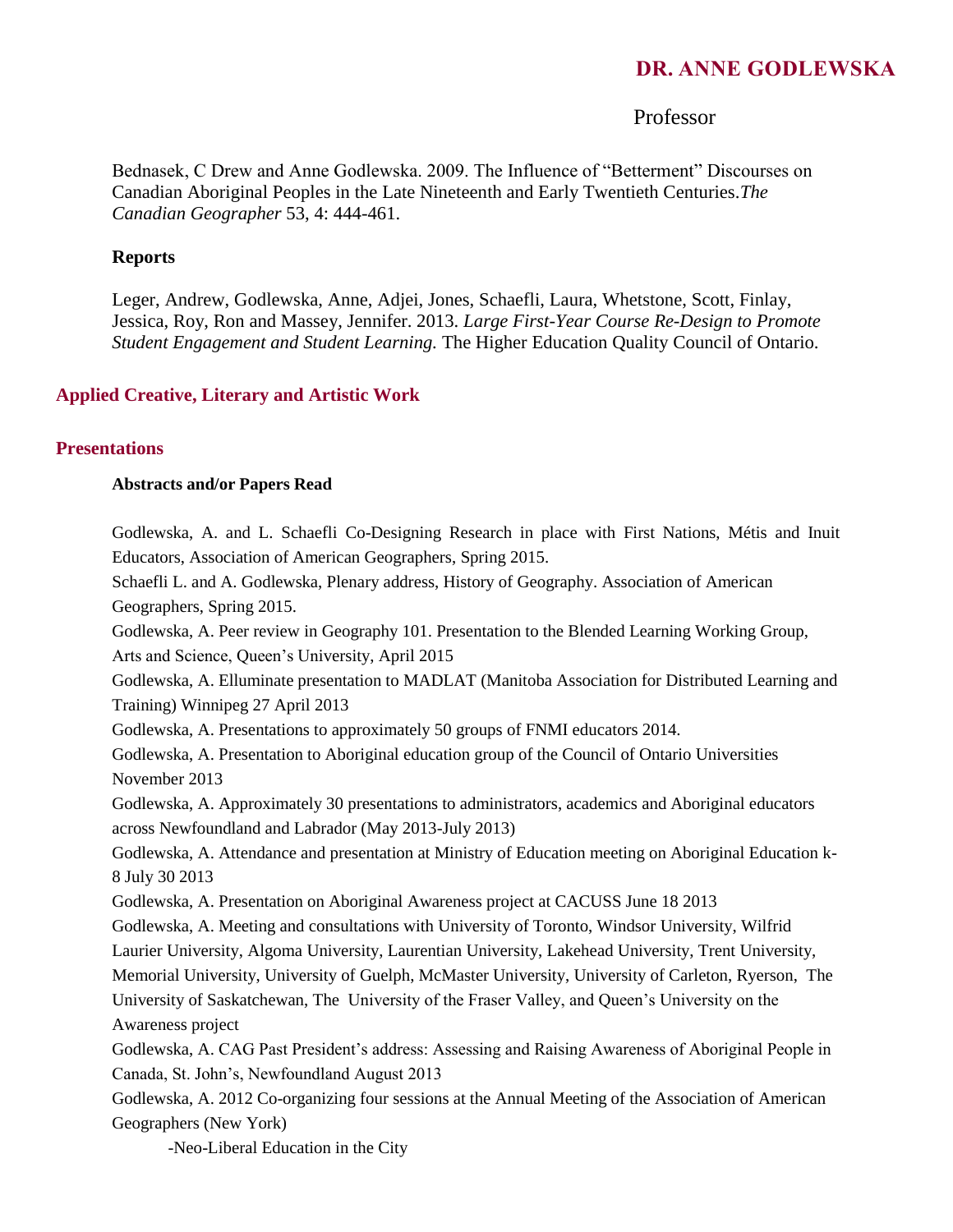## Professor

-Education Programs and Policies: Continuing to Make Differences Matter

-The Difference that Marketized Choices Make: Neoliberalism and

Inequality in Education

-Neoliberal Subjects: Entrepreneurial Norms, Whiteness, Race, and Indigeneity Godlewska, A. 2011 Two papers delivered to the Annual Meeting of the Association of American Geographers (Seattle)

Dislocation Pedagogy

A Deeper Sense of Place

Godlewska, A. Moore, J. and Drew Bednasek, Canadian Education in Ontario:

Cultivating Ignorance of Aboriginal Existence. Paper presented by Anne Godlewska to the Education Faculty, January 2009.

Godlewska, A. Moore, J. and Drew Bednasek, Uneducating Canadians about Aboriginal Peoples. Paper presented by Anne Godlewska at the Association of American Geographers, March 2009.

Godlewska, A. Moore, J, Delisle, S. and Jennifer Massey. The Problem of Ignorance and Measuring It. Paper delivered by Anne Godlewska before the Canadian Association of Geographers. May 2009. Moore, Jackie and Anne Godlewska. (May, 2008) No Aboriginal Studies in Ontario, None. Poster presentation for Mobilizing Knowledge to Support Student Achievement, A symposium combining Education Policy Makers and Educational Experts.

Godlewska, A. Paper "Encounters and the Tensions of Friction" before the Canadian Association of Geographers Quebec, May 2008.

Godlewska, A. Lecture to the Middlebury Geography Department on Aboriginal Education in Canada: Geographic Dimensions of the Problem. March 2008.

Godlewska., Anne. April 2007. Talk to Chalmers United Church Group about Aboriginal issues. Godlewska., Anne. April 2007. Distinguished Visiting Scholar to Queen's University, Belfast. (2 weeks in the course of which I gave several papers and took part in numerous seminars).

Godlewska., Anne. May 2007. CAG Saskatoon. Participant on panel on the future of Historical Geography in Canada.

#### **Consulting Activities**

#### **Research Funds – External/Internal**

| <b>Dates</b> | Role | Principal App. | <b>Funder</b> | <b>Title</b>               | <b>Amount</b> |
|--------------|------|----------------|---------------|----------------------------|---------------|
| $2015 -$     | PI   | Godlewska      | <b>SSHRC</b>  | <b>Assessing Awareness</b> | 272,430       |
| 2020         |      |                |               |                            |               |
| 2013         | PI   | Godlewska      | Memorial      | <b>Assessing Awareness</b> | 25,000        |
|              |      |                | University    |                            |               |
| 2012-        | PI   | Godlewska      | <b>SSHRC</b>  | <b>Assessing Awareness</b> | 5,000         |
| 2013         |      |                |               |                            |               |
| 2012-        | PI   | Godlewska      | <b>NASPA</b>  | <b>Assessing Awareness</b> | 5,000         |
| 2013         |      |                |               |                            |               |
| 2012-        | PI   | Godlewska      | <b>SASA</b>   | <b>Assessing Awareness</b> | 2,000         |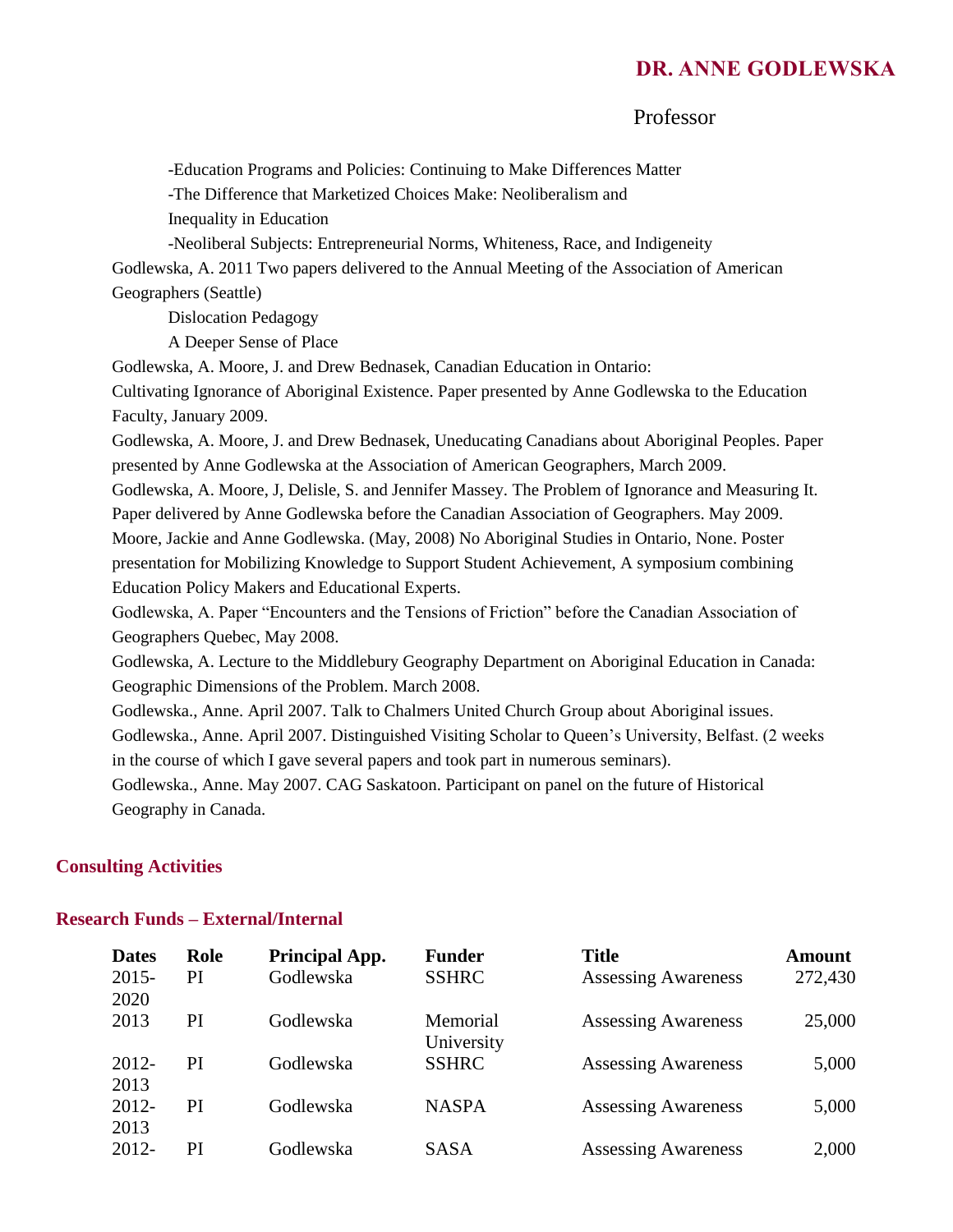## Professor

| 2013     |         |           |                      |                                              |        |
|----------|---------|-----------|----------------------|----------------------------------------------|--------|
| $2011 -$ | $Co-PI$ | Leger     | <b>HEQCO</b>         | <b>Blended Learning</b>                      | 20,000 |
| 2012     |         |           |                      |                                              |        |
| 2004-    | PI      | Godlewska | <b>SSHRC</b>         | Canadian Women                               | 75,000 |
| 2007     |         |           |                      | Religious                                    |        |
| 2000-    | PI      | Godlewska | <b>SSHRC</b>         | Napoleonic Atlas                             | 75,000 |
| 2004     |         |           |                      |                                              |        |
| 1997-    | PI      | Godlewska | <b>SSHRC</b>         | Napoleonic Atlas                             | 75,000 |
| 2000     |         |           |                      |                                              |        |
| 1994-    | PI      | Godlewska | <b>SSHRC</b>         | Geography Unbound                            | 47,000 |
| 1997     |         |           |                      |                                              |        |
| 1991-    | PI      | Godlewska | <b>SSHRC</b>         | Geography Unbound                            | 34,000 |
| 1993     |         |           |                      |                                              |        |
| 1991     | PI      | Godlewska |                      | <b>SSHRC</b> Conference Geography and Empire | 7,000  |
| 1989     | PI      | Godlewska | <b>SSHRC</b>         | <b>Research Grant</b>                        | 24,645 |
| 1989     | PI      | Godlewska | <b>SSHRC</b>         | <b>Research Grant</b>                        | 10,500 |
| 1988     | PI      | Godlewska | <b>SSHRC</b>         | <b>Research Grant</b>                        | 23,700 |
| 2013     | PI      | Godlewska | <b>Baillie Award</b> |                                              | 5,000  |
| 2013     | PI      | Godlewska | Provost's Special    | <b>Research Grant</b>                        | 10,000 |
| 2013     | PI      | Godlewska | <b>ARC</b>           | <b>Research Grant</b>                        | 10,000 |
| 2004-    | PI      | Godlewska | Head's Grant         | <b>Research Grant</b>                        | 75,000 |
| 2010     |         |           |                      |                                              |        |

## **Patents and Intellectual Property Rights**

## **Service and Administration – External/Internal**

2014-2017 General Research Ethics Board

2004- 2010 Head of Department:

#### **Faculty renewal**

2008 - two QNS files reach central Committee before funding is cut to the program 2007-09 - SSHRC post-doc Jamie Linton

#### **Health of the Graduate Program**

2011 co-organized a graduate student retreat including two seminars on grantsmanship and teaching 2004-2009: Met with all or some graduate students to assess progress 2007-2009 Grew the graduate program substantially in response to Reaching Higher 2009: Organized and joined faculty in meeting with all  $2<sup>nd</sup>$ ,  $3<sup>rd</sup>$  and  $4<sup>th</sup>$  year students to

discuss their plans and progress through the program